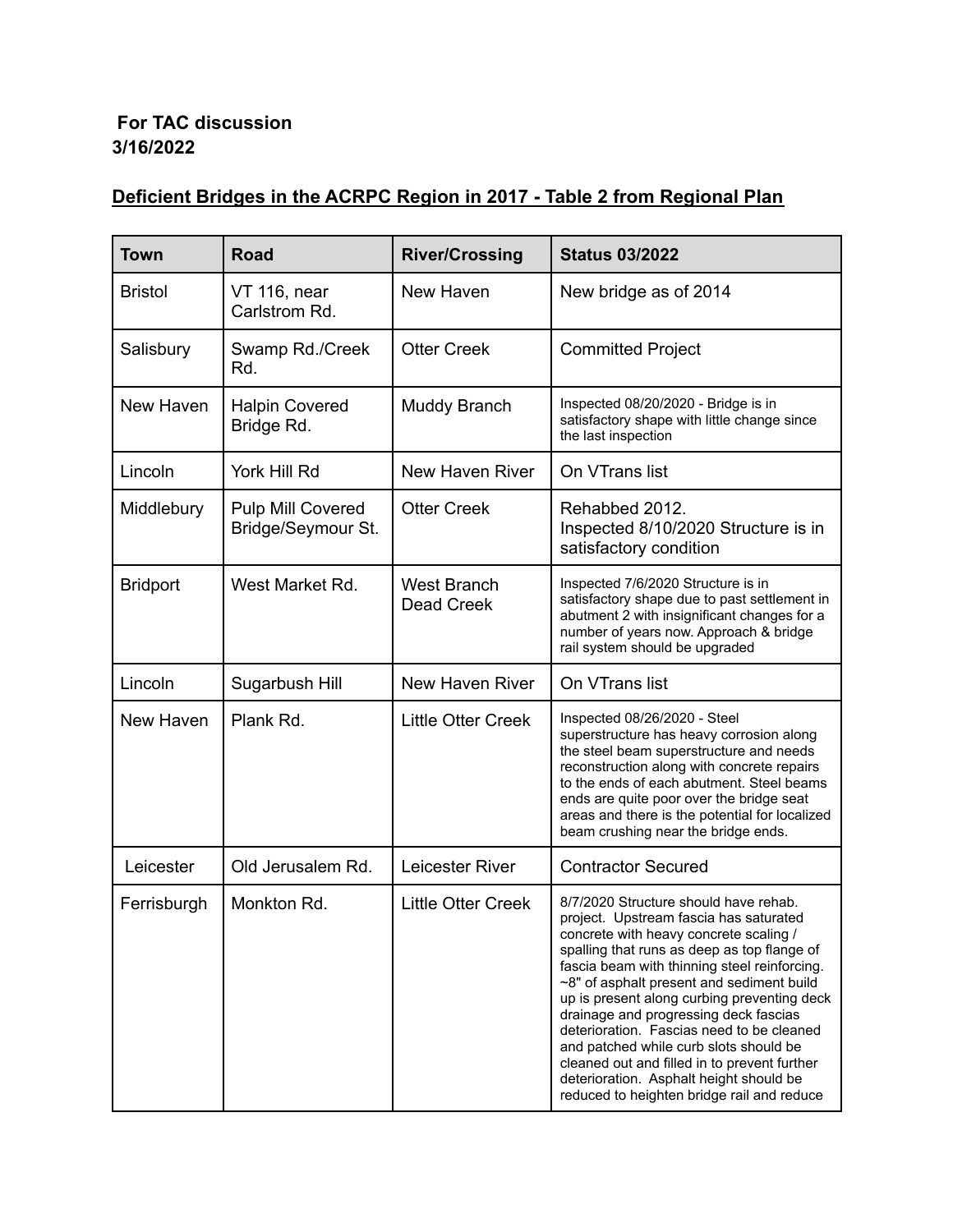|                |                |                 | dead load on structure. Superstructure<br>should be cleaned and painted to prevent<br>further progression of corrosion.                                                                                                                                                                            |
|----------------|----------------|-----------------|----------------------------------------------------------------------------------------------------------------------------------------------------------------------------------------------------------------------------------------------------------------------------------------------------|
| Goshen         | South Hill Rd. | Neshoba River   | Inspected 10/8/2019 Bridge and approach<br>rail is a bit short and should be heightened.<br>Damaged approach rail on the upstream<br>side of abutment #1 should be replaced.<br>Bridge rail bolts should be upgraded to<br>heavier duty.                                                           |
| Lincoln        | East River Rd. | New Haven River | New Bridge as of 2015                                                                                                                                                                                                                                                                              |
| Middlebury     | Main St.       | Over RR         | Completed 2020                                                                                                                                                                                                                                                                                     |
| <b>Bristol</b> | South 116 Rd.  | New Haven River | Completed 2019                                                                                                                                                                                                                                                                                     |
| Lincoln        | Grimes Rd.     | New Haven River | Inspected 08/24/2020 - Bridge has<br>settlement crack on abutment 1 with some<br>minor movement present, the pier has<br>spalling exposing the bearing pad, along<br>with soffit spalling and broken rail post. The<br>bridge needs full rehab/ replacement as<br>several areas have deterioration |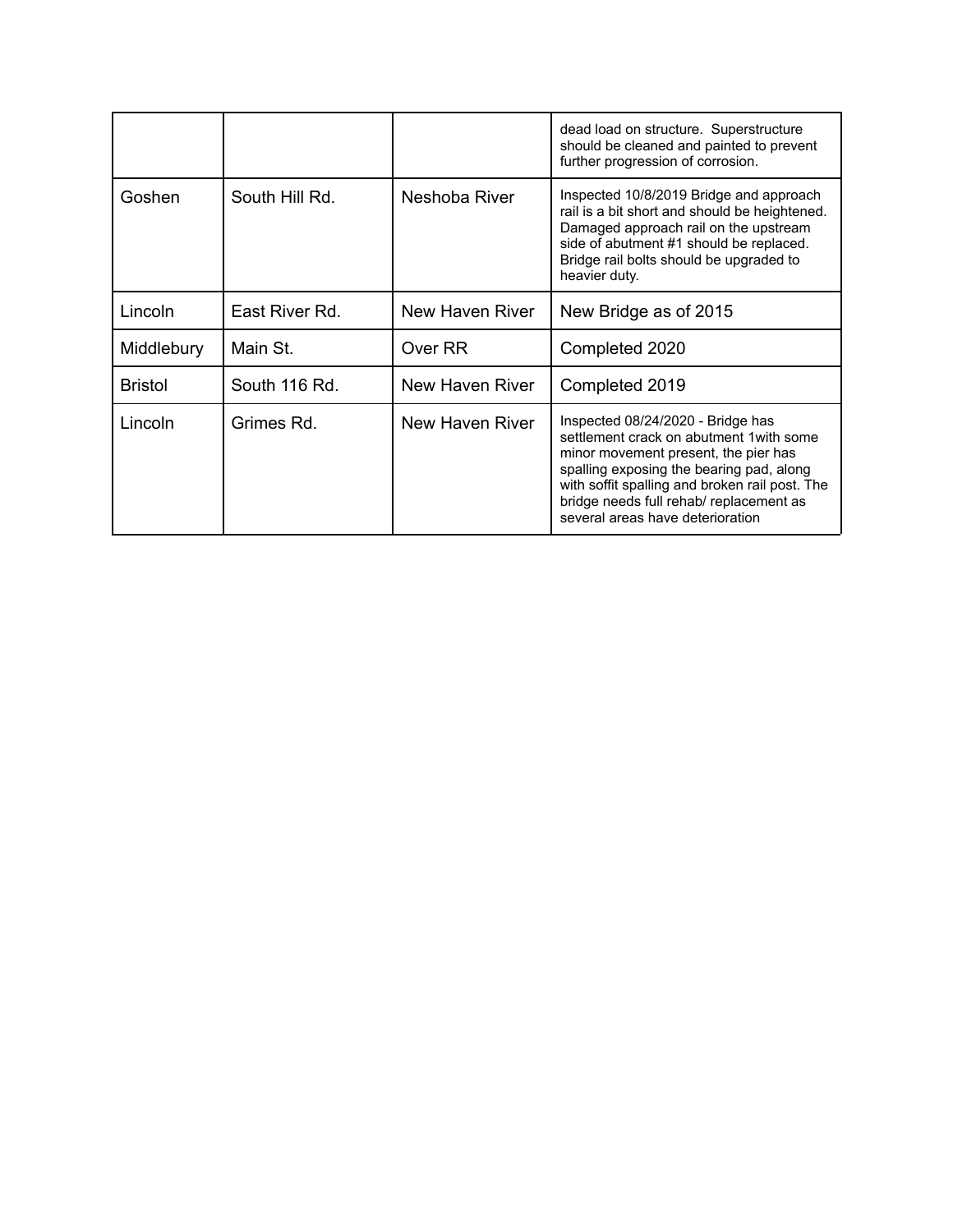## **2020 Town Highway Bridge ACRPC TAC Pre-Candidate Prioritization**

| <b>Town</b>     | <b>Road</b>               | <b>River/Crossing</b>        | <b>Status 03/2022</b>                                                                                                                                                                                                                                                                                                                                                                                   |
|-----------------|---------------------------|------------------------------|---------------------------------------------------------------------------------------------------------------------------------------------------------------------------------------------------------------------------------------------------------------------------------------------------------------------------------------------------------------------------------------------------------|
| Vergennes       | 22A/Main St.              | <b>Otter Creek</b>           | Inspected 7/8/2019 Structure is in need of<br>bridge rehab project repairing vertical joints<br>with broken up concrete and loose section of<br>plating and cleaning out each joint. Piers need<br>loose concrete to be removed and patched to<br>prevent further deterioration. Debris below<br>structure needs to be removed before more<br>debris catches in high water events.                      |
| Middlebury      | Rt.30/Main St.            | <b>Otter Creek</b>           | Inspected 5/25/2021- Arch has some leakage<br>around stones, sidewalk could use some<br>repairs. Unable to inspect the inside of the arch<br>due to high water                                                                                                                                                                                                                                          |
| Lincoln         | York Hill Rd.             | New Haven River              | On VTrans list                                                                                                                                                                                                                                                                                                                                                                                          |
| <b>Bridport</b> | <b>Crown Point</b><br>Rd. | <b>W.Branch Dead</b><br>Crk. | Inspected 7/6/2020 Approaches should be<br>shimmed and during next paving project fascia<br>drains should be filled in as there causing<br>deterioration along outer soffit. Random<br>spalling and delams along soffit and deeper<br>spalling along bay 1 with saturation. Beams<br>could use some cleaning and painting with<br>downstream fascia beam needs more<br>extensive cleaning and painting. |
| Ripton          | Old Town Rd.              | S. Br. Middlebury R.         | Inspected 08/19/2020 - New knee wall added<br>to both abutments, four corners of the bridge<br>have been marked to track movement at next<br>inspection cycle.                                                                                                                                                                                                                                          |
| Starksboro      | Gore Rd.                  | <b>Huntington Creek</b>      | Inspected 8/18/2020 Structure is in fair<br>condition. Culvert ends have distortion present<br>with large bend along the upstream end ~5'-0"<br>away from footing. Culvert should be pushed<br>back into place and have bracing installed at<br>ends to prevent further distortion.                                                                                                                     |
| New Haven       | Dog Team Rd.              | New Haven River              | On VTrans list                                                                                                                                                                                                                                                                                                                                                                                          |
| Lincoln         | Grimes Rd.                | New Haven River              | Inspected 08/24/2020 - Bridge has settlement<br>crack on abutment 1 with some minor<br>movement present, the pier has spalling<br>exposing the bearing pad, along with soffit<br>spalling and broken rail post. The bridge needs<br>full rehab/ replacement as several areas have<br>deterioration                                                                                                      |
| Ferrisburgh     | Little Chicago<br>Rd.     | <b>Little Otter Creek</b>    | Inspected 07/22/2020 - Bridge has had some<br>maintenance repairs made the last few years<br>and is in satisfactory shape at present. The<br>broken concrete bridge rail post near the<br>northwestern corner needs reconstruction.<br>Fascia beams could use cleaning, painting and<br>greasing along their exterior portions to                                                                       |